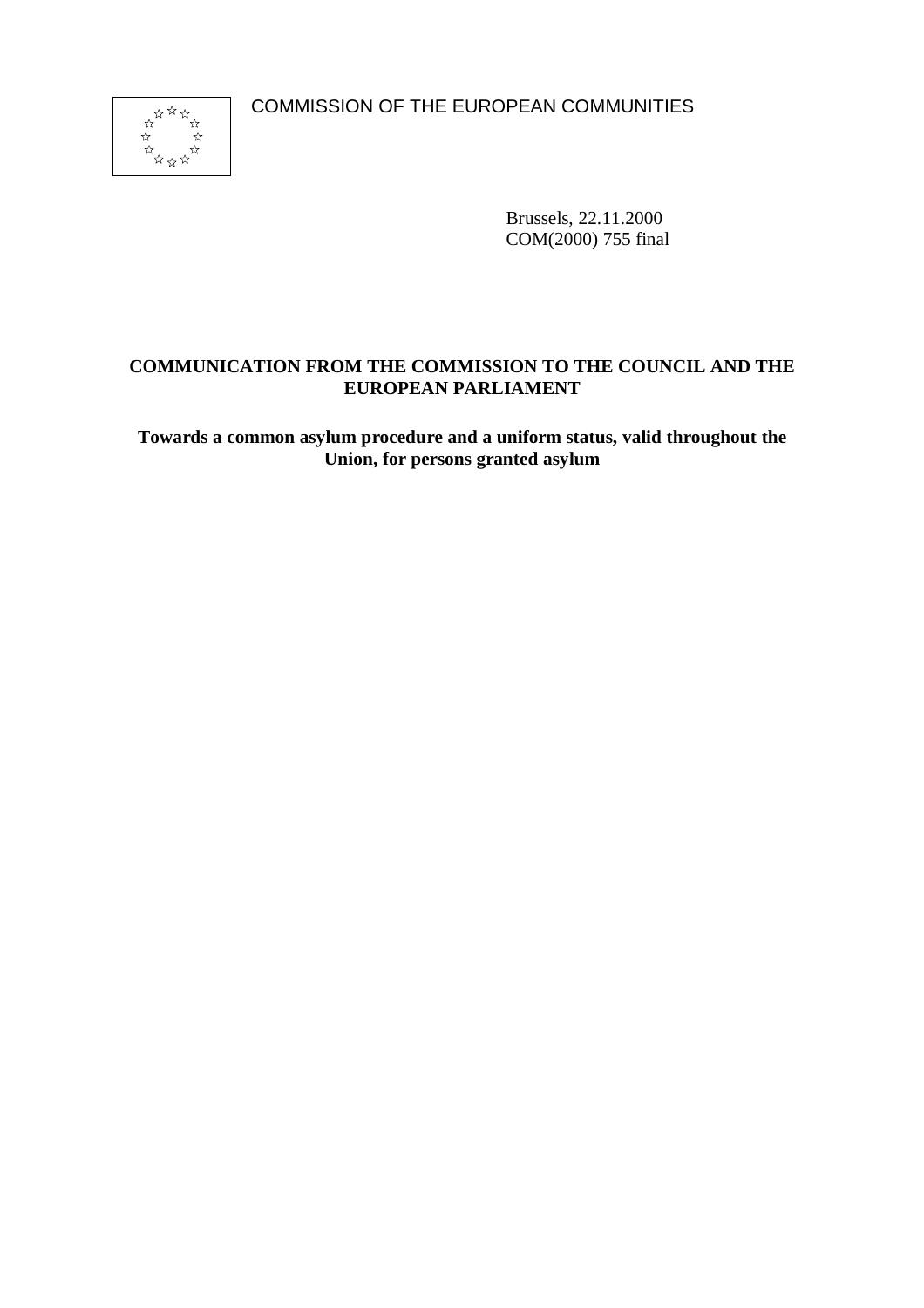### **PREFACE**

**Point 15 of the Presidency Conclusions of the Tampere European Council (15 and 16 October 1999) states: 'In the longer term, Community rules should lead to a common asylum procedure and a uniform status for those who are granted asylum valid throughout the Union'. The Commission was asked to prepare a communication on this matter.**

**In June 2000 the Portuguese Presidency organised a European Conference on the issue of a common European asylum system. The discussions on a common asylum procedure and a uniform refugee status provided many leading political figures, including a number of Ministers, the Office of the United Nations High Commissioner for Refugees (HCR) and other international organisations, representatives of the academic world and NGOs, with an opportunity to explore a variety of avenues on an informal basis.**

**This Communication sets out the Commission's thinking on this procedure and this status. Its purpose is not to propose one or more ready-made systems but to launch a debate in the Community on the longer-term prospects. The range of solutions and tools is quite extensive. The Commission's intention is to take an ambitious approach to all the questions and certain possible scenarios so that the Council, Parliament and the various organisations concerned by asylum policy can engage in a full discussion and come up with precise guidelines.**

**The Communication begins by looking at the context and objectives of the common procedure and the uniform status; it is important to take account of the flows confronting the Member States and the nature of the legal environment before considering common objectives and proposing a scope suitable for the European Union. It goes on to consider the possibilities of a common procedure, either through a limited procedural approach or through a more fully integrated approach, and the possibilities of a uniform status. It stresses the need to reach common analysis underlying the procedure and the status. Finally, the Commission proposes a general structure and a method for examining the communication.**

**In asylum matters, the Commission recalls that since May 1999 it has laid the following initiatives before the Council and Parliament: EURODAC Regulation on finger-printing asylum-seekers (which the Council will be adopting in the coming weeks), Directive on family reunification, Decision on a European Refugee Fund (adopted by the Council in September 2000), Directive on temporary protection in the event of a mass influx of displaced persons, Directive on asylum procedures (grant and withdrawal of refugee status). Its intention is to add the following items to this legislative package by the end of 2001: reception of asylum-seekers, criteria and mechanisms for determining the State responsible for examining an asylum request (Community instrument to succeed the Dublin Convention), rules on the recognition and content of refugee status and subsidiary forms of protection offering an appropriate status.**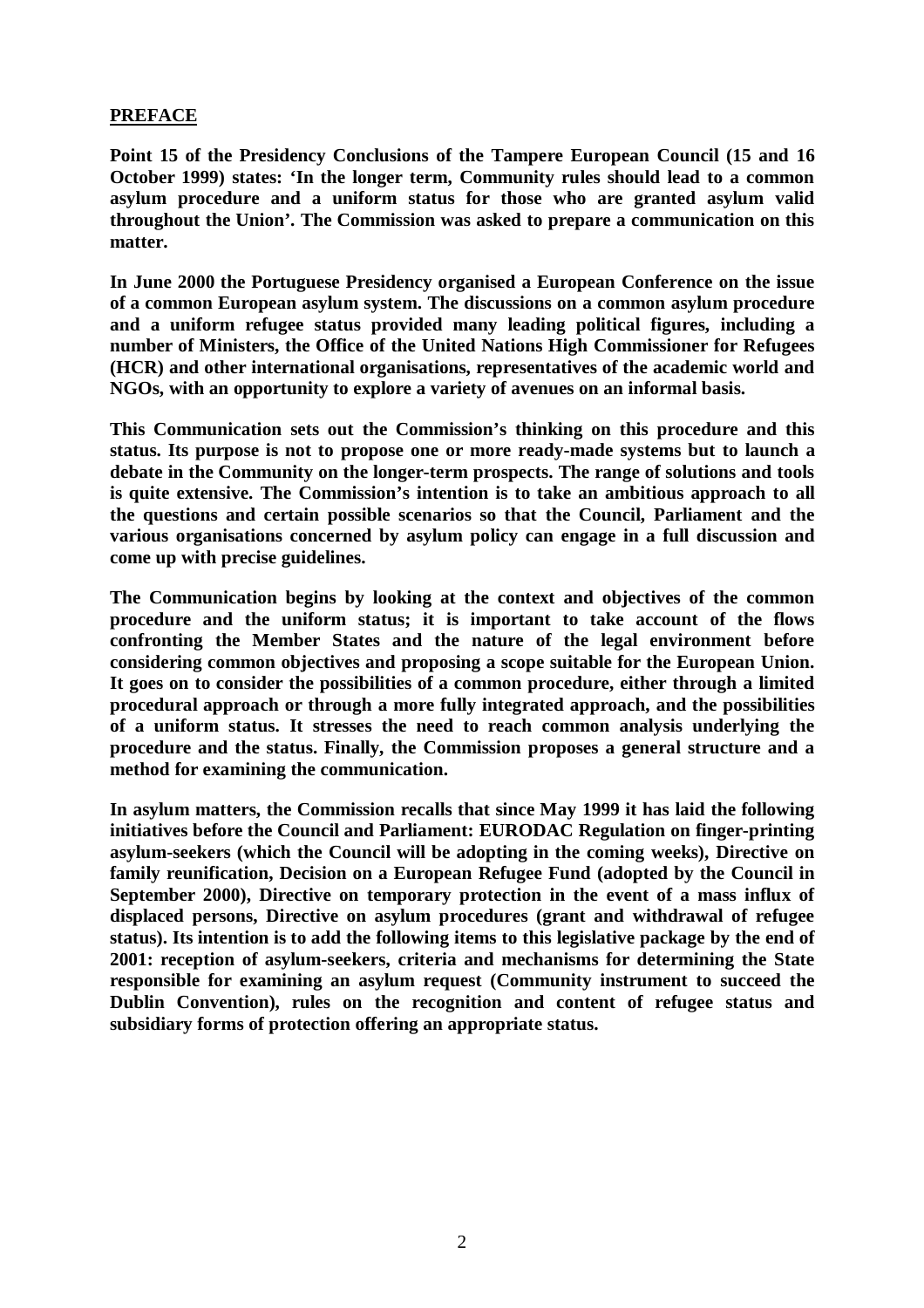### **CONTENTS**

| PART I: | THE CONTEXT AND OBJECTIVES OF A COMMON PROCEDURE AND A UNIFORM                            |
|---------|-------------------------------------------------------------------------------------------|
| 1.1     |                                                                                           |
| 1.2     |                                                                                           |
| 1.3     |                                                                                           |
|         | PART II: FROM A LIMITED COMMON PROCEDURE TO AN INTEGRATED COMMON                          |
| 2.1     |                                                                                           |
| 2.2     |                                                                                           |
| 2.3     |                                                                                           |
| 2.4     |                                                                                           |
| 2.5     |                                                                                           |
| 2.6     |                                                                                           |
|         | PART III: ONE OR MORE UNIFORM STATUSES VALID THROUGHOUT THE UNION  11                     |
| 3.1     | Common interpretation of refugee status and of the need for international protection 11   |
| 3.2     |                                                                                           |
| 3.3     | Documents, rights, freedom of movement and right of residence in another Member State  12 |
| 3.4     |                                                                                           |
|         |                                                                                           |
| 4.1     |                                                                                           |
| 4.2     |                                                                                           |
| 4.3     |                                                                                           |
|         | PART V: A POSSIBLE ARCHITECTURE AND AN EXAMINATION METHOD  16                             |
| 5.1     |                                                                                           |
| 5.2     |                                                                                           |
| 5.3     | Partnership with the Office of the High Commissioner for Refugees and civil society 18    |
| 5.4     |                                                                                           |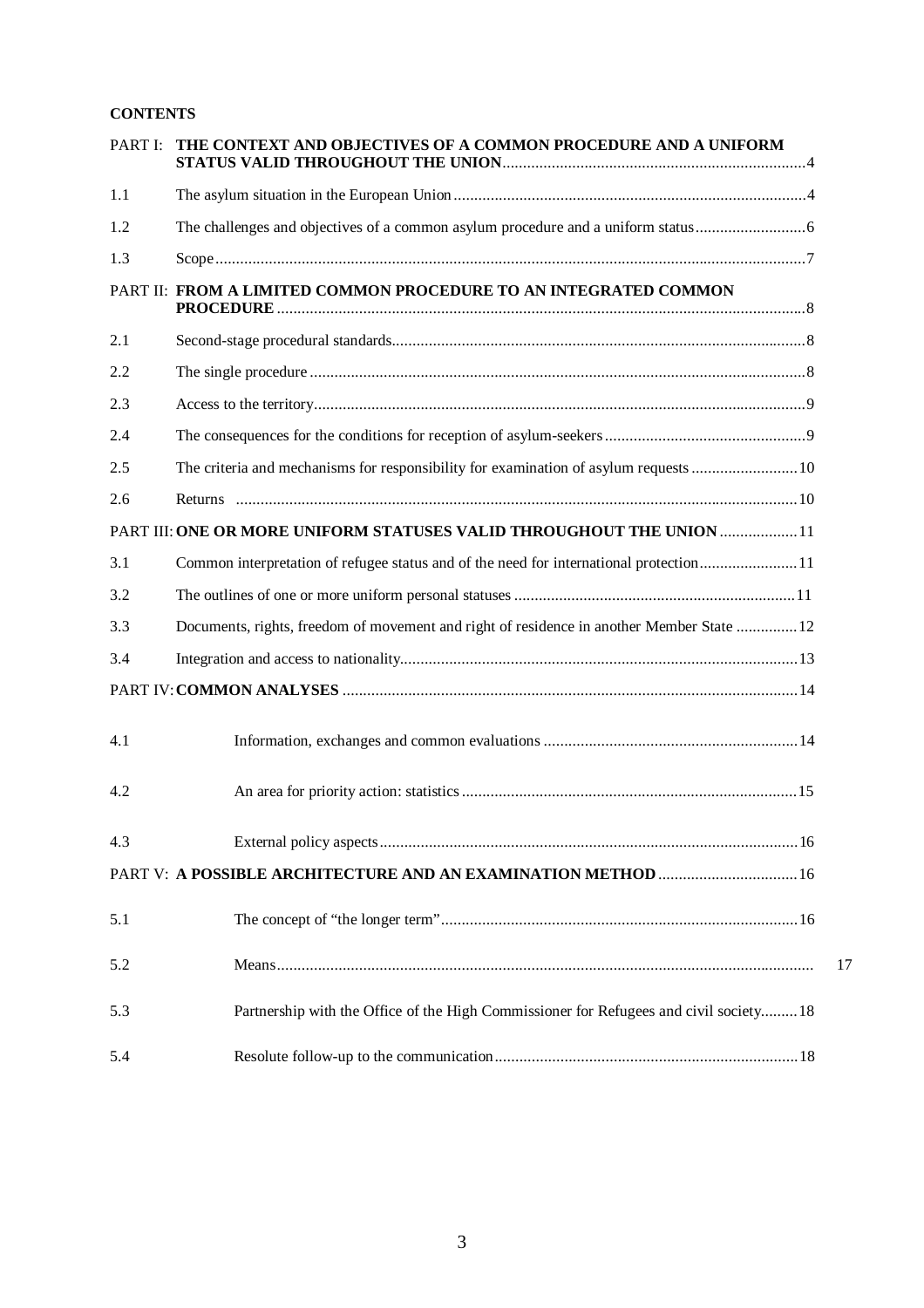#### **PART I: THE CONTEXT AND OBJECTIVES OF A COMMON PROCEDURE AND A UNIFORM STATUS VALID THROUGHOUT THE UNION**

#### **1.1 The asylum situation in the European Union**

The sources of international protection in the Member States of the European Union are, of course, the Geneva Convention of 1951 on the status of refugees and the 1967 Protocol, national constitutional and legislative provisions and other international Conventions and the consequences in asylum terms of compliance with the European Human Rights Convention (ECHR - Article 3) and the Convention against Torture (Article 3 again), and in certain cases the Convention on the Rights of the Child. In some Member States administrative practices are of considerable importance in terms of the general offer of protection. The role of national court and of the European Court of Human Rights decisions are vital in developing the law relating to asylum in the Member States. Generally speaking, the presence of individual persecution (the key element of the Geneva Convention) is not in fact the sole ground on which asylum is granted in Europe, even if the Geneva Convention is the central pillar of the edifice.

Article 18 of the Charter of Fundamental Rights in the European Union provides that the right of asylum is guaranteed in compliance with the rules of the Geneva Convention and in accordance with the Treaty establishing the European Community, and Article 19(2) provides that 'No one may be removed, expelled or extradited to a State where there is a serious risk that he or she would be subjected to the death penalty, torture or other inhuman or degrading treatment or punishment'.

Any attempt to grasp the reality of the phenomenon of asylum in Europe has to be based on a medium- and long-term analysis. The number of asylum requests in the Union declined sharply from its peak in 1992-93, but rose again from mid-1996. The Member States, moreover, are affected by incoming flows in varying degrees: while some experienced stable or even declining demand (Germany's share fell to no more than 25% of the EU total in 1999), others (UK, B, for example) have faced a sharp rise in demand in the last two years or so.





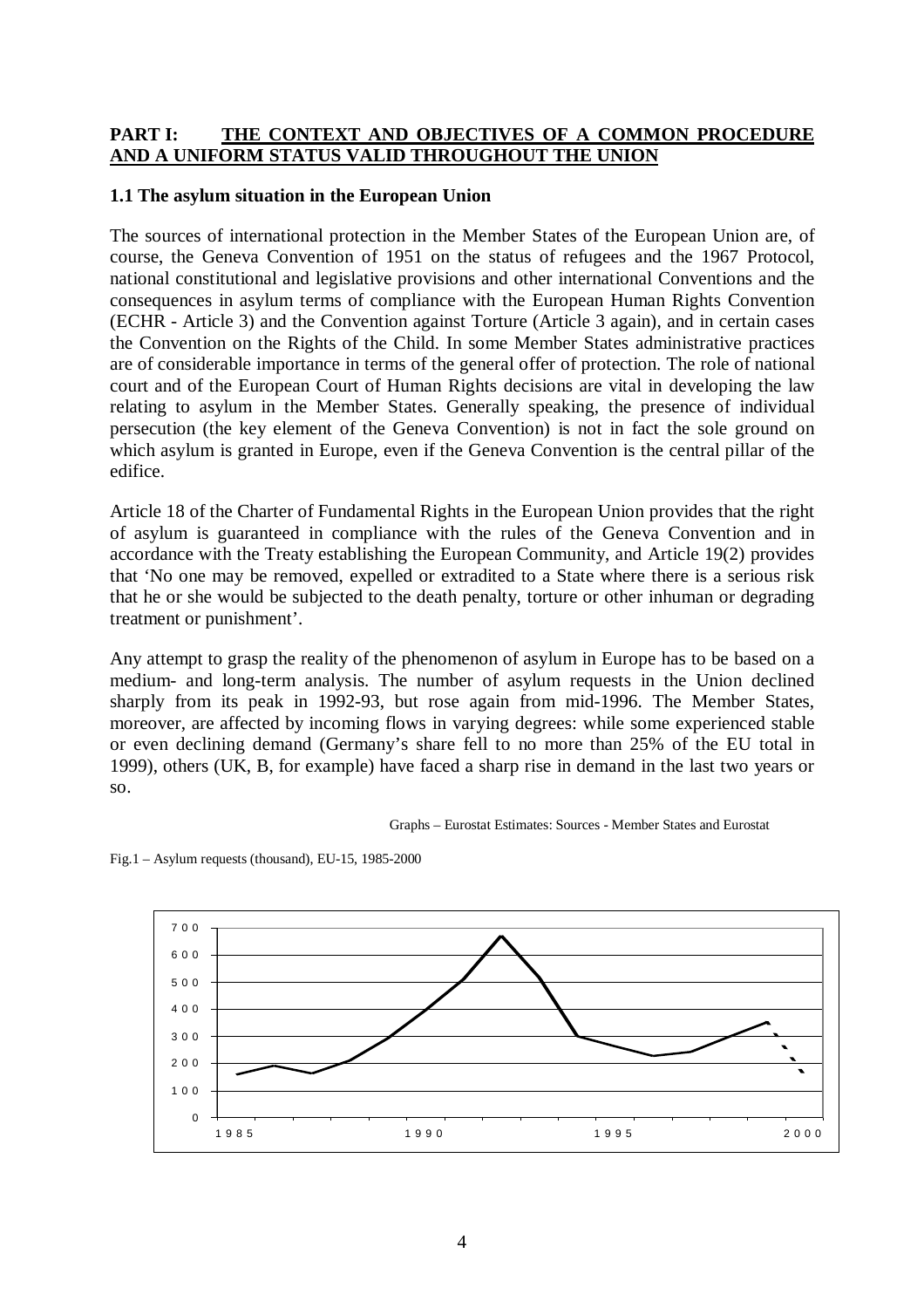

Fig.2 – Percentage of asylum requests by Member State, Fig.3 – Percentage of cases recognised under the average between 1997 and 1999 (total = 892 381) Geneva Convention between Member States, ave

Geneva Convention between Member States, average between 1997 and 1999 (total: 89 576)

Fig.4 – Cases of recognition under the Geneva Convention, EU-15, 1996-1999



Admissions to refugee status as defined in the Geneva Convention were fairly stable in absolute terms in the early 1990s, despite variations in demand, but in the last few years there has been something of a decline. This may be explained by the following reasons:

· measures adopted by the Member States or the European Union which diverted certain flows of refugees to other destinations or deterred certain refugees from seeking asylum;

the hypotheses put forward by some that migratory flows are actually mixed, with economic migration underlying asylum requests and inevitably raising the rejection rate;

a growing mismatch between the nature of demand and the criteria of the Geneva Convention. The major cause for this is the proliferation of armed conflicts generating situations of widespread insecurity and human rights violations that are difficult to fit within the definition of persecution as traditionally interpreted for the purposes of the Geneva Convention in Europe. It would be unreliable to try to explain the decline in admissions to refugee status as a proportion of total admissions in the Union by a more and more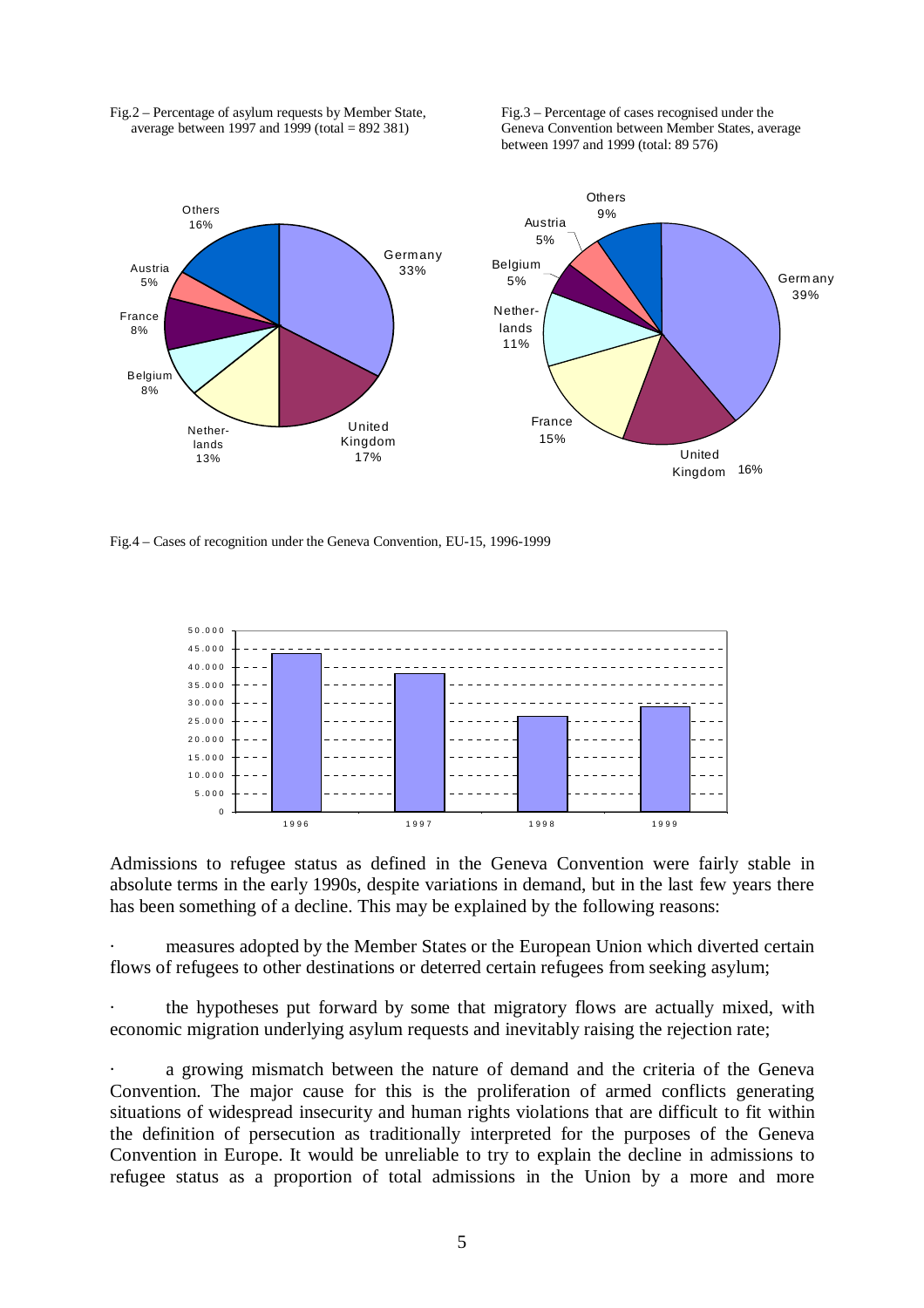restrictive interpretation of the Geneva Convention in such situations. For one thing, requests emanating from countries where individual persecution comes in easily identifiable forms continue to correspond to high rates of admission to refugee status. For another, trends in decisions given by appellate courts suggest that new situations are being brought within the Geneva Convention. But these trends generate problems of divergence in case-law that are not conducive to the emergence of a European area.

In any event, consideration also has to be given to the other means whereby the Member States meet expressed needs for protection. The Member States have developed additional or subsidiary forms of protection so as to give asylum-seekers proper protection where they are not covered by the Geneva Convention but still need international protection. Article 3 of the ECHR plays a vital role here. These forms of protection have emerged without any coordination, and are constantly evolving in all the Member States. In many of them, subsidiary forms of protection are more numerous than the number of cases of recognition of refugee status under the Geneva Convention.<sup>1</sup>

# **1.2 The challenges and objectives of a common asylum procedure and a uniform status**

The definition of guidelines for a common procedure and a uniform status demands a consensus on the challenges and objectives to be met. The Commission proposes the following as a basis:

Following on from the Tampere conclusions, adopt clear principles offering guarantees to those who are legitimately seeking protection in the European Union and seeking access to its territory. These principles must remain firmly attached to respect for the Geneva Convention and other relevant human rights instruments and supply the basis for a capacity to meet humanitarian needs on the basis of solidarity;

Absolutely respect the right to seek asylum; apply the Geneva Convention in full and inclusively; ensure that nobody will be sent to a country where he faces the renewed risk of persecution, in other words maintain the principle of non-refoulement.

· Allow the Member States to identify those who genuinely need protection and respond properly to situations of vulnerability. The rules adopted must be fair and effective and underlie rapid high-quality decision-making;

Develop a procedure and a status within the context of common migration policy that covers all aspects (partnership with countries of origin, fair treatment for third-country nationals, management of migratory flows). In particular:

– preserve the specificity of humanitarian admission and asylum in the European Union as distinct from other grounds for admission;

– balance absolute respect for the specificity of humanitarian admission against the legitimate objectives of preventing and combating illegal immigration.

<sup>&</sup>lt;sup>1</sup> For example, in 1998 and 1999, the proportion of subsidiary statuses in relation to Geneva Convention statuses at least doubled in the Netherlands, Greece, Finland, Sweden, Denmark and Portugal. In other Member States that have recently introduced subsidiary forms of protection (Austria, France, Spain), there has been a steady increase. In Germany and the United Kingdom, subsidiary statuses account for a constant substantial proportion of positive protection decisions.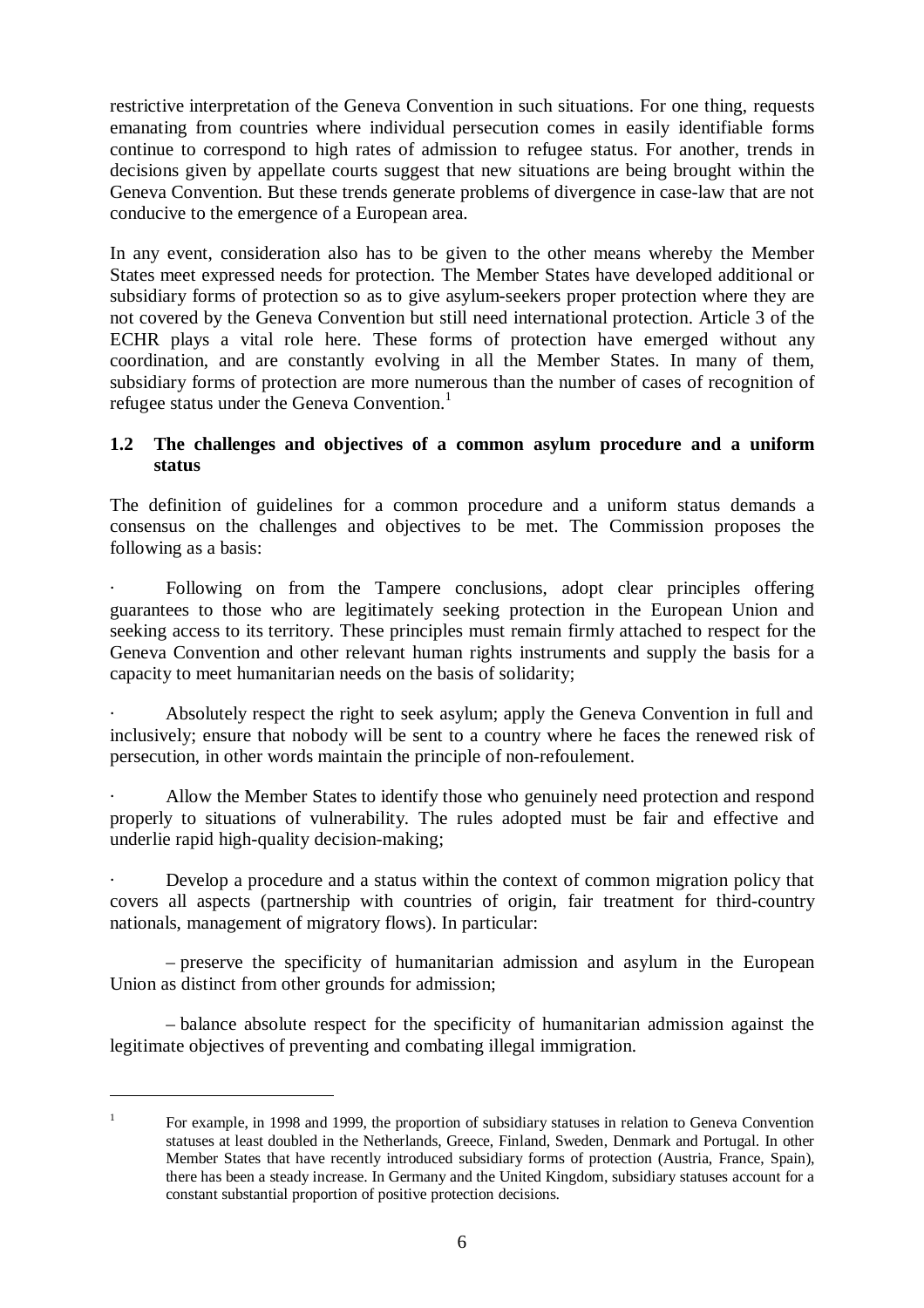In this context, the Commission believes that the Member States would be better placed to combat what is presented as a real abuse of the asylum system if they had a wide range of open and transparent immigration management policies taking better account of the economic and demographic situations of the Member States. The complex links between these dimensions will be explored in a separate communication.

Limit secondary movements influenced solely by the diversity of applicable rules. Divergent asylum policies in the different Member States must disappear and an effort must be made to harmonise conditions in order to avoid negative effects for the Member States' interests. Refugees and persons seeking protection must be eligible overall for the same conditions as to examination of their request and for the same conditions as to protection and residence, whichever Member State is concerned. Those who do not need protection or no longer need it must also receive equivalent treatment.

Consider the first stage referred to in paragraphs 14, 16 and 17 of the Tampere conclusions and in the scoreboard presented in spring 2000 as the pillar on which a common procedure and a uniform status can be built.

Base the rules on the Treaty and respect the principles of subsidiarity and proportionality. Since these rules fall within the general context of the development of the European Union as an area of freedom, security and justice, they must help to secure the broadest possible freedom of movement of persons.

Consult the relevant international organisations, in particular the HCR on the basis of Declaration No 17 annexed to the Amsterdam Treaty.

# **1.3 Scope**

Given the available information on migratory flows, the elements set out at point 1.1, the different types of needs for international protection, the very terms of the Treaty and the Tampere conclusions regarding a common European asylum system, the objectives set out above, and in particular the objective of efficiency and balance, the common procedure and uniform status must be applied to all international protection needs and not only those covered by the Geneva Convention.

The Commission believes it is important to begin by clarifying one point in particular: the purpose of the common procedure and the uniform status is not to organise the recognition of Geneva-Convention refugee status or subsidiary protection by means of individual positive or negative decisions taken by a Community body. This option would be utterly incompatible with the proportionality and subsidiarity principles. And it would entail the establishment of a specific judicial body to hear appeals against individual decisions.

In the context of a common procedure and a uniform status, it might be possible at a second stage to envisage deepening the mechanisms and content of temporary protection in the event of a mass influx of displaced persons. The objective of the directive proposed in May 2000 is to establish fair and balanced minimum rules and mechanisms enabling the Member States to deal with a mass influx. The Commission nevertheless addresses these issues in this communication.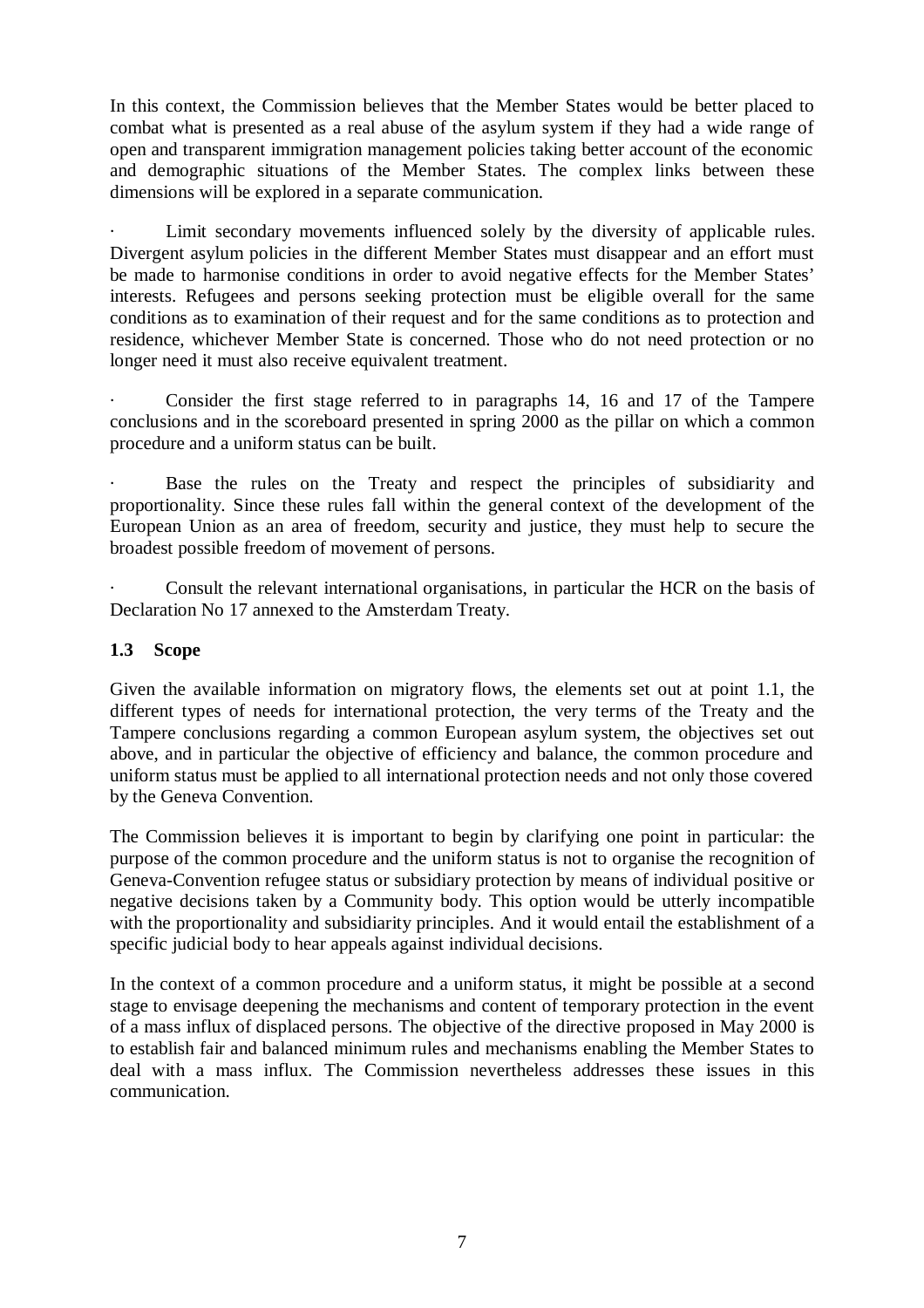### **PART II: FROM A LIMITED COMMON PROCEDURE TO AN INTEGRATED COMMON PROCEDURE**

### **2.1 Second-stage procedural standards**

The purpose of the proposal for a directive on minimum standards on procedures in Member States for granting and withdrawing refugee status is to establish in the short term a minimum level of harmonisation of the rules applicable in the matter in the Community. It does not require the Member States to apply uniform procedures. They thus retain their national systems subject to respect for certain norms and conditions regarding competent authorities and the applicable procedures. This is an initial measure in that it also leaves the Member States free to decide whether or not to apply the norms in subsidiary protection procedures for persons who have been determined not to be refugees.

At a second stage, the definition of a common procedure implies restricting the possibilities for options in the areas where the first stage allows a degree of flexibility or the possibility of derogating from certain provisions. With a view to laying down a common procedure, it would be necessary to restrict the scope for flexibility given to the Member States as regards powers at first instance and on appeal (common concept of independence from political authorities, for example), procedures governing admissibility, expedited procedures and procedures at borders. And it might be possible to achieve some convergence in national interpretations of flexible norms, such as those governing time limits.

Certain concepts, such as those of safe countries of origin and third countries, would remain to be defined at a future date. Several options are possible: the adoption of common lists or the abandonment of the concepts. Enlargement of the European Union is one factor to be taken into account.

Finally, the need to legislate on other aspects not covered by the first stage will have to be considered (e.g. rules on the quality of the examination of requests and of decisions, treatment of documents filed by the applicant, translation of documents, method and duration of interviews, hearing on appeal).

### **2.2 The single procedure**

Certain Member States have already opted for the "one-stop-shop" type of procedure and many of those that are preparing amendments to their asylum legislation are moving this way. The purpose of the one-stop-shop is to centralise the examination of all protection needs at a single place so as to assure the applicant that no form of persecution or risk is ignored and also to reduce the time taken to examine the request for international protection. In addition to the examination of the asylum application under the Geneva Convention, if the application is rejected, the body will examine the application in terms of one or other complementary form of protection. This is in distinction to a practice whereby the examination under the Geneva Convention, if the result is rejection at the final appeal stage, is followed by fresh examination in terms of subsidiary protection, in many cases by another authority. Thus could be seen as a great contribution to the common procedure.

Even so, establishing a procedure such as this entails consideration of several questions:

Is there a risk of downgrading recognition of refuge status under the Geneva Convention, and if so, how can this be avoided: perhaps through obligations to examine applications at various hierarchical levels (obligation to examine an application first of all on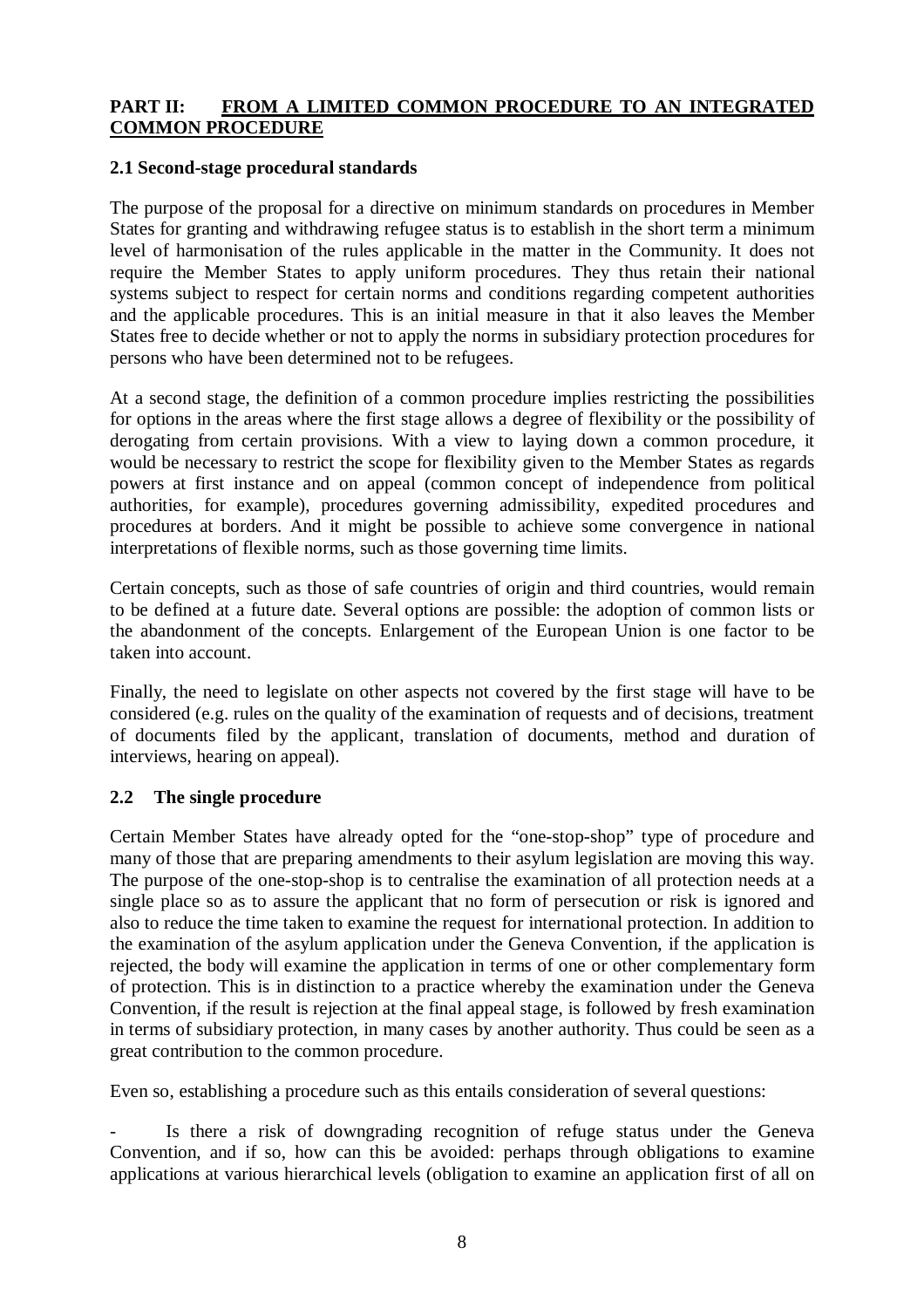the basis of the Geneva Convention's criteria and to close the case if they are met, followed by other forms of protection if they are not), accompanied by obligations as to the reasons to be given?

How should the appeal procedure and the procedure for objections by the applicant if his request under the Geneva Convention is rejected be handled, even where subsidiary protection is granted?

Should certain obstacles to removal from the territory be excluded from this procedure?

The Commission will launch a study to serve as a basis for further reflection.

### **2.3 Access to the territory**

2.3.1 Visas and external border controls

Certain common approaches could be adopted to policies on visas and external border controls to take account of the specific aspects of asylum. The questions to be looked at in depth include re-introducing the visa requirement for third-country nationals who are normally exempt, in order to combat a sudden mass influx, facilitating the visa procedure in specific situations to be determined, and taking account of international protection needs in legitimate measures to combat illegal immigration and trafficking in human beings, along the lines of the protocols to the United Nations Convention on transnational organised crime.

2.3.2 Requests for asylum made outside the European Union and resettlement

Processing the request for protection in the region of origin and facilitating the arrival of refugees on the territory of the Member States by a resettlement scheme are ways of offering rapid access to protection without refugees being at the mercy of illegal immigration or trafficking gangs or having to wait years for recognition of their status.

Only four Union Member States currently operate resettlement schemes, in conjunction with the HCR. The USA has a typical two-tier asylum procedure: one for spontaneous arrivals and one, very different, based on a resettlement scheme, based on tight internal coordination between the various public authorities involved and cooperation with NGOs and the HCR. This option, as the Commission sees it, must be complementary and without prejudice to proper treatment of individual requests expressed by spontaneous arrivals.

The examination of these options in the context of a common asylum procedure requires prior consideration of a number of questions: role of the authorities in the Member States, diplomatic missions in regions of origin, Community institutions and the HCR, resultant costs and investments, conditions for examination of requests, choice of regions or countries of origin, scope in terms of protection (confined to refugees within the meaning of the Geneva Convention or extension to persons needing another form of international protection), quotas and distribution over the Member States, relationship with requests made in the context of the resettlement programme and spontaneous requests made in a Member State of the European Union, etc. The Commission will conduct feasibility studies.

### **2.4 The consequences for the conditions for reception of asylum-seekers**

A common procedure as such does not mean a uniform system of conditions for the reception of asylum-seekers. The Commission considers that the need to harmonise reception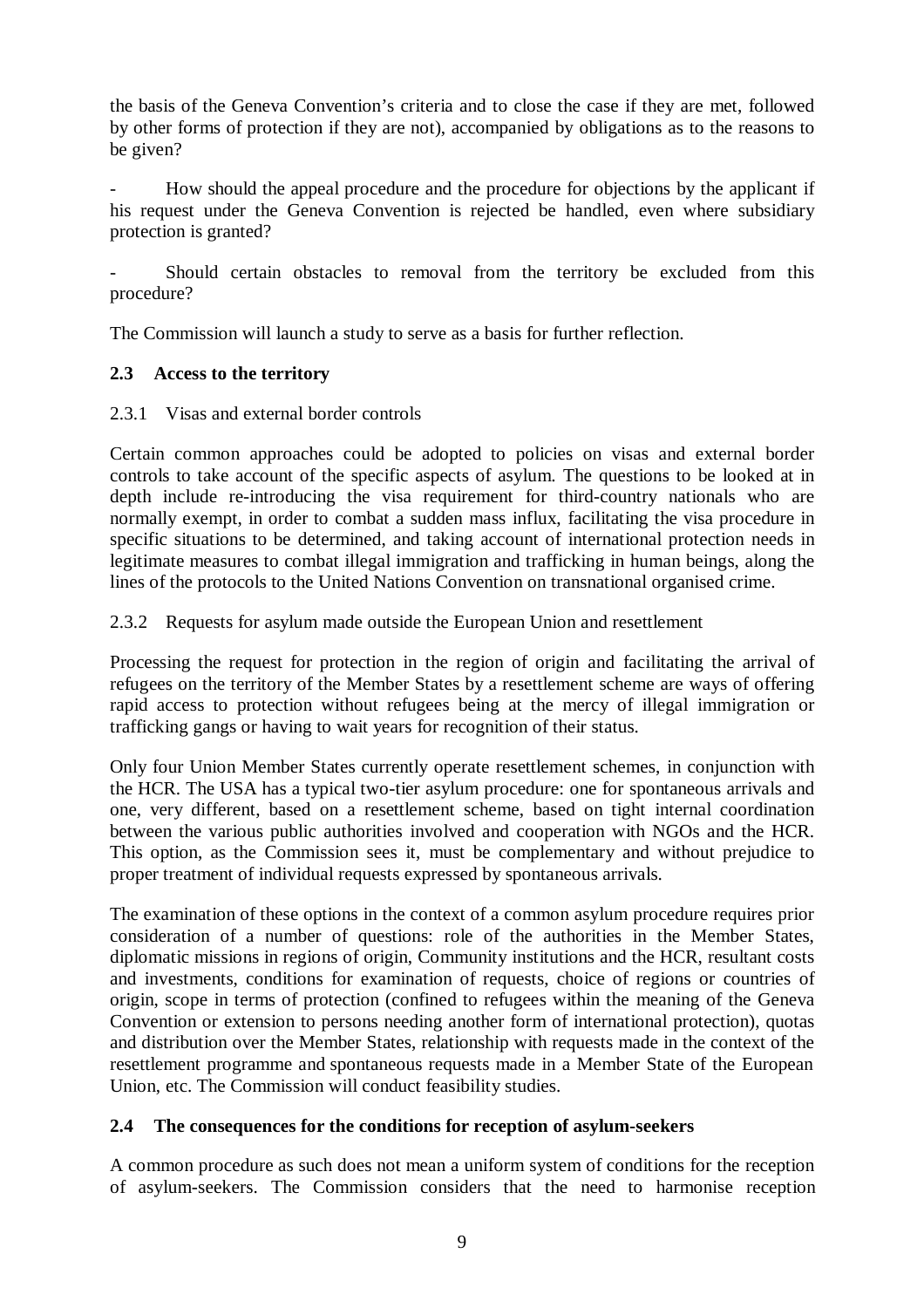conditions is tied up with two main objectives: offering asylum-seekers an equivalent level of living conditions throughout the Community (irrespective of the Member State where they are) and avoiding secondary movements based on a difference in the conditions in different Member States. The Commission will make a first-stage legislative proposal early in 2001.

At a second stage, it will be necessary to consider whether, if the objectives considered above have been attained by the adoption of minimum standards regarding reception conditions, it is also necessary to embark on further stages of standardisation of national reception systems on the basis of the same method as described at point 2.1 (limitation of options, convergence of national interpretations of flexible rules, introduction of new elements). A common procedure will bring more people than before within the scope of reception systems upstream of a final decision on the need for protection, particularly if the option of a single procedure is selected. All applicants for international protection (and not just asylum-seekers under the Geneva Convention) would follow an identical procedure and receive the same treatment in reception terms.

# **2.5 The criteria and mechanisms for responsibility for examination of asylum requests**

The adoption of a common procedure and a uniform status should help to put the question of solidarity between Member States in a new perspective. It would reduce the impact of the phenomenon of "asylum shopping" that is widely criticised in many quarters and the frequency of the secondary movements that are associated with it. But the Commission is aware that the demand for solidarity is present today. An initial response was offered by the establishment of the European Refugee Fund, and the debate should continue in the negotiations on the proposal for a directive on temporary protection in the event of a mass influx of displaced persons.

Establishing common standards regarding reception conditions, asylum procedures and rules for admission to international protection will thus help to reduce secondary movements. But this will not remove the need to set up clear and efficient mechanisms governing responsibility for examining asylum requests. There will still be factors that cause flows of asylum-seekers to be unequal as between Member States, such as the language factor and the presence of relatives or a national community. The Commission is currently engaged in evaluating the implementation of the Dublin Convention and in spring 2001 will be proposing a first-stage Community instrument to replace it. Several solutions are possible; they were described in Commission working document SEC(2000)522.

The instrument to replace the Dublin Convention is likely to follow the same underlying principles as the current Convention with improvements based on experience. But in the context of establishing a common procedure and a uniform status, a system where the only criterion is the place where the request was made, backed up by a simple mechanism for taking applicants back with support from Eurodac, would be easier to envisage than it is now.

### **2.6 Returns**

A policy on returns or effective removal from the territory is an absolute necessity for the credibility of the common asylum system and the common procedure. Where an applicant for protection has had the benefit of a fair and full procedure in which all forms of need for international protection and all obstacles to return have been considered, his application has been rejected and he has no other right of residence, he must leave the territory and return to his country of origin or go to a third country. Otherwise the entire procedure for admission and examination of the asylum request is in jeopardy, especially when a large number of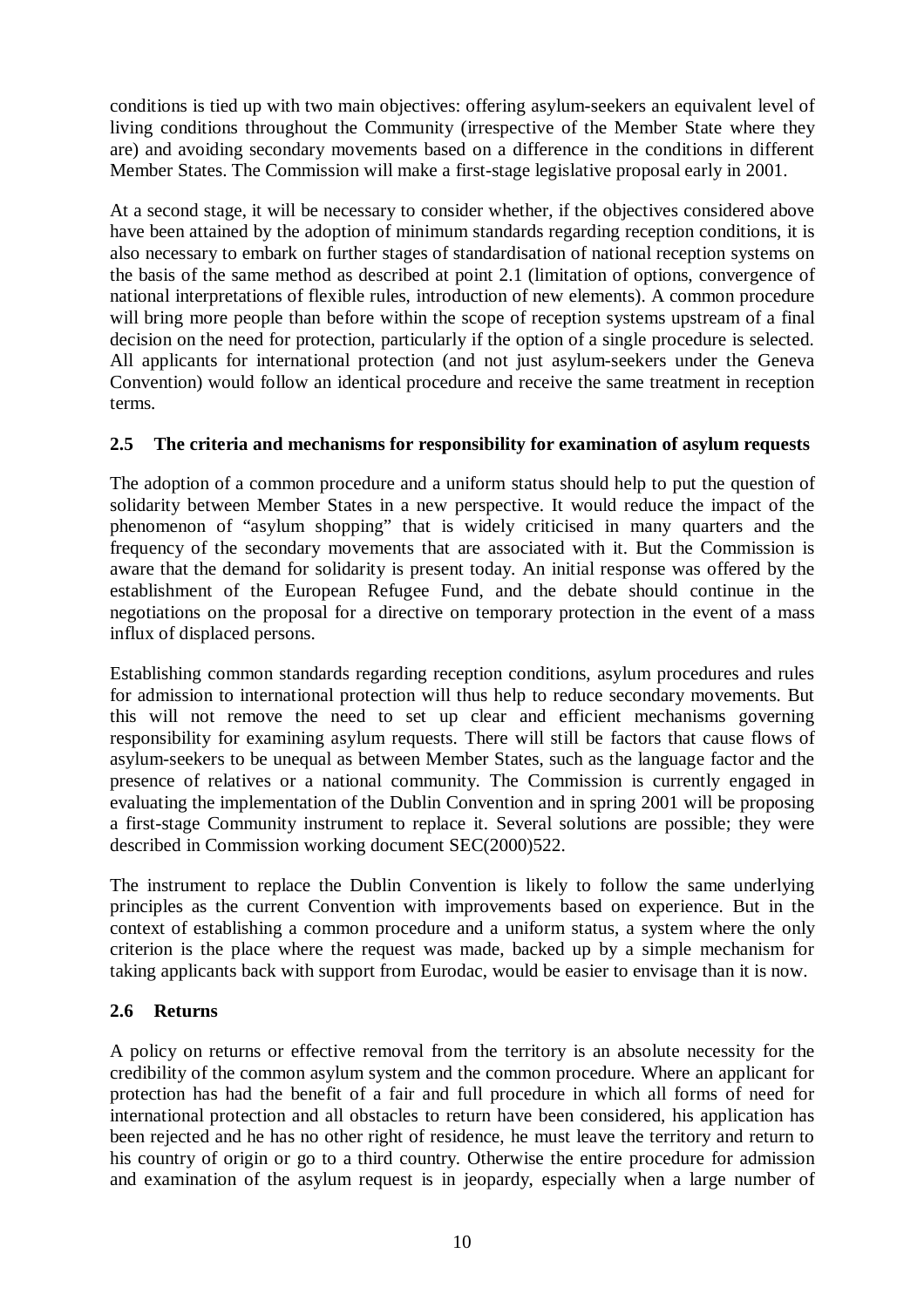persons file unwarranted asylum requests. The effective implementation of this principle of return will contribute to the effectiveness of the asylum system and protect its integrity. Common principles could, if necessary, be developed for the European Union.

Priority must be given to voluntary returns. The Commission's hope is that the use of the European Refugee Fund will provide an incentive to the development of programmes here. But voluntary returns must be accompanied by enforced returns where this is necessary, to lend credibility to the asylum system and the policy of effective removal.

It may be that recognised refugees and persons enjoying forms of international protection wish to return voluntarily although they are still legally entitled to remain in the host country. While bearing in mind that the return is based on the personal wish to leave the host country, the returnee's efforts can be given proper support by the Community. Common guidelines could also be adopted at Union level to accompany such returns in coordinated fashion where appropriate.

# **PART III: ONE OR MORE UNIFORM STATUSES VALID THROUGHOUT THE UNION**

### **3.1 Common interpretation of refugee status and of the need for international protection**

In 2001 the Commission will present legislative proposals to approximate the rules governing the recognition and content of refugee status and forms of subsidiary protection offering an appropriate status. At the end of this first stage, and whatever the result, it will be necessary to consider whether mechanisms can be developed to correct certain differences that might remain or to prevent the phenomenon of divergent interpretation of Community rules.

An applicant for protection must be able to be reasonably certain that, whichever Member State he approaches, he will enjoy equivalent chances of obtaining proper protection. Part IV suggests a number of elements that could help to limit differences of interpretation. However one of the status options would be for the Member States to have at their disposal at least one form of subsidiary protection enabling a person to obtain this status while he would be able to obtain refugee status in another Member State and thus ensure that he will not be seriously penalised. The level of the rights attaching to this subsidiary protection is thus of capital importance.

The Member States will have to bring their arrangements for identifying needs for protection and their conditions for ceasing to provide it into line if the common system is to work, especially if there is a movement towards mutual recognition of negative decisions and common forms of cooperation for implementing such decisions. A common interpretation of the grounds for removing protection is therefore crucial. Taking the case of subsidiary protection given to a major category of persons from the same third country and then removed in one Member State but not in another, there would be a negative effect in terms of secondary movements and the whole concept of a uniform status valid throughout the Union would be distorted.

The global consultations process on which the HCR recently embarked will, of course, influence the European Union's process.

### **3.2 The outlines of one or more uniform personal statuses**

3.2.1 Transpose the Geneva refugee status into Community law?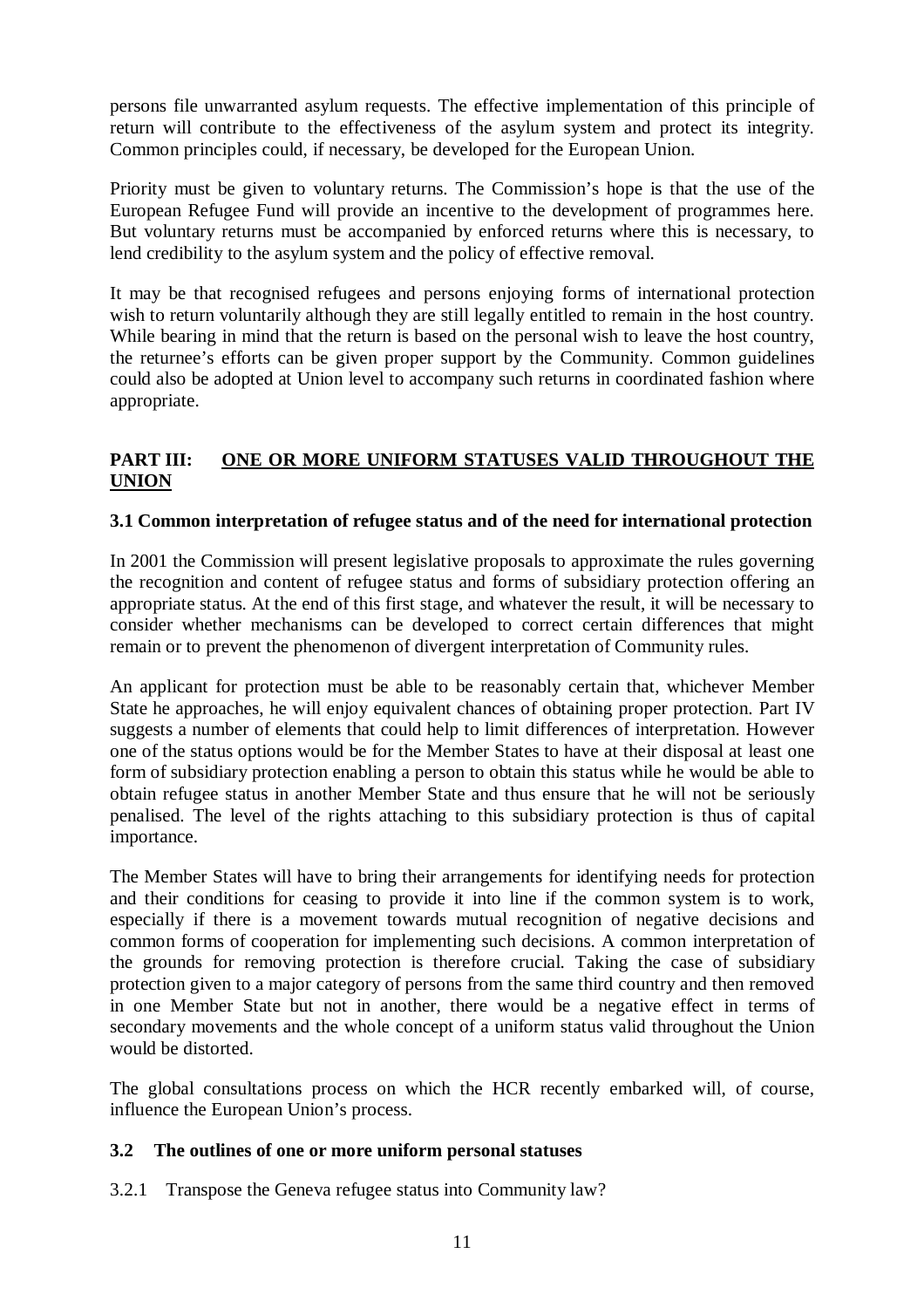Recognition of refugee status is mandatory for all parties to the Geneva Convention. The rights and entitlement enjoyed by refugees within the meaning of the Geneva Convention are prescribed by the Convention, and all the Member States are bound to respect them. The point is not to replace them with a regional scheme but to transpose them as appropriate into Community law, in particular in the light of the harmonisation of third country nationals' rights, the objective of uniform application of these rights, freedom of movement and the right of residence in another Member State and progress in constructing a Community corpus of fundamental rights.

### 3.2.2 One or more subsidiary statuses?

Although refugee status is not necessarily definitive under the Geneva Convention, the needs for protection that subsidiary forms of protection meet are generally available for shorter time-spans. They also commonly meet individual protection needs that can be highly specific and, in parallel, collective situations (situations of widespread violence, for example). Several uniform forms of protection, modulated as to the terms on which they cease, can thus be envisaged. The point will be to consider whether the form or forms of subsidiary protection should contain rights that vary according to the grounds or duration of admission or whether such variations would make the asylum system unnecessarily complicated.

### 3.2.3 A single status?

A single status, conferring the same types of rights on refugees recognised under the Geneva Convention and on persons enjoying subsidiary protection might be an option as a means of simplifying the system and practice and of amplifying the one-stop-shop option in order to avoid systematic appeals against rejection of requests for recognition on the basis of the Geneva Convention. The point will be to consider how to avoid such a status distorting the rights attaching to conventional refugee status, the obvious option being to confer the same type of rights as are conferred by, in particular, the Geneva Convention. Consideration might also be given to the question of modulating the duration.

#### **3.3 Documents, rights, freedom of movement and right of residence in another Member State**

The basic reference set of rights conferred on persons enjoying protection must be the rights conferred on third country nationals residing lawfully in the European Union, which must in their turn be comparable to the rights of the citizens of the Union. But it will be necessary to consider to what extent the rights conferred on persons enjoying protection should reflect specific considerations in view of the protection situation, the vulnerability of these persons and the fact that they have not left their community of origin of their own free will.

Access to employment or to self-employed activities, conditions for acquisition of a work permit or exemption from it, access to social rights (social protection and assistance), education and health care (sometimes calling for a special approach in view of the vulnerability of certain protected persons due to the experience of political persecution or prison, torture and the circumstances of their flight) are components of the status to be harmonised, along with family reunification and the type of status to be given to reunited family members. The Commission made proposals here in December 1999.

One or more uniform statuses would also entail residence and travel documents with harmonised duration, format and renewal conditions.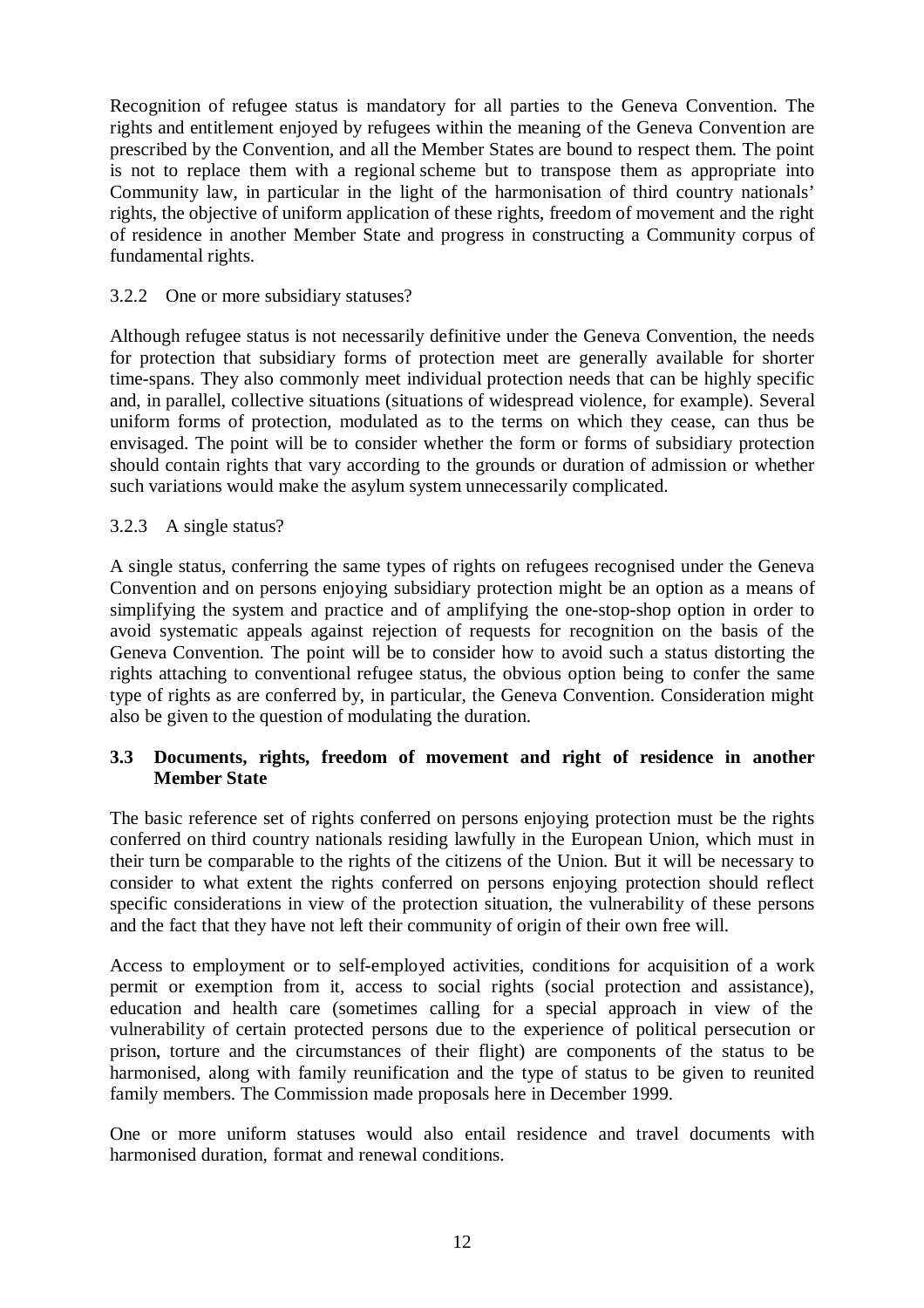The conditions for residence in a Member State will have to be considered. For example, in the case of a refugee in the conventional sense who is eligible for long-term residence, the uniform status valid throughout the Union might entail the possibility of settling in another Member State after a certain number of years or travelling there to pursue studies or training. The conditions should be equivalent to those imposed on European Union citizens (conditions as to resources or employment might be imposed). Questions concerning transfers of protection between Member States or cessation of protection will have to be studied in this context, as will mechanisms for the provision of information and the transmission of documentation built up during the examination of the refugee's request if he changes his place of residence. In the context of a uniform status valid throughout the Union, there are legitimate questions about the need for the continued existence of all the mechanisms for transferring responsibility established by the European Agreement on Transfer of Responsibility for  $Refuges<sup>2</sup>$  or by bilateral agreements between Member States. The Commission will launch a study.

These rights do not exclude the application of measures linked to preservation of public order and national security in the Member States, always in compliance with the principle of non-refoulement.

In the context of the uniform status, it is also necessary to consider the problem of combating discrimination on the basis of Article 13 of the Treaty establishing the European Community. The Commission recalls in particular that, following the Council agreement on the package of non-discrimination measures, the Community has undertaken to give effect to the principle of equal treatment without distinction on the basis of race, ethnic origin, religion or beliefs, disability, age or sexual orientation. The two Directives implementing the principle apply also to third-country nationals and stateless persons residing lawfully in the Union and thus supply a sound basis for protection of persons enjoying international protection.

# **3.4 Integration and access to nationality**

Refugees and persons enjoying protection should benefit from and contribute to integration policies in such conditions that there is equivalent equality of opportunities in all the Member States, taking account of the diversity and specific features of initiatives in local communities and civil society. The right to employment is obviously crucial here, but sometimes there will have to be targeted measures to help persons enjoying protection to integrate into the labour market, for example special education and training measures. Community initiatives such as the Equal programme and the European Refugee Fund could accompany national measures. The European Union must take advantage of the talents that refugees have to offer, including their professional skills.

At the same time, integration measures need to be balanced with the need for certain refugees and persons enjoying protection to prepare their return to their country of origin. Common approaches could be adopted in order to offer a long-term solution where it is not possible to return, even after several years.

There are no provisions in the EC Treaty relating to access to nationality. But the Tampere conclusions state that the European Council 'endorses the objective that long-term legally resident third country nationals be offered the opportunity to obtain the nationality of the Member State in which they are resident'. The Geneva Convention requires States parties to

<sup>&</sup>lt;sup>2</sup> Council of Europe, Strasbourg, 1980; the Member States of the European Union are not all parties.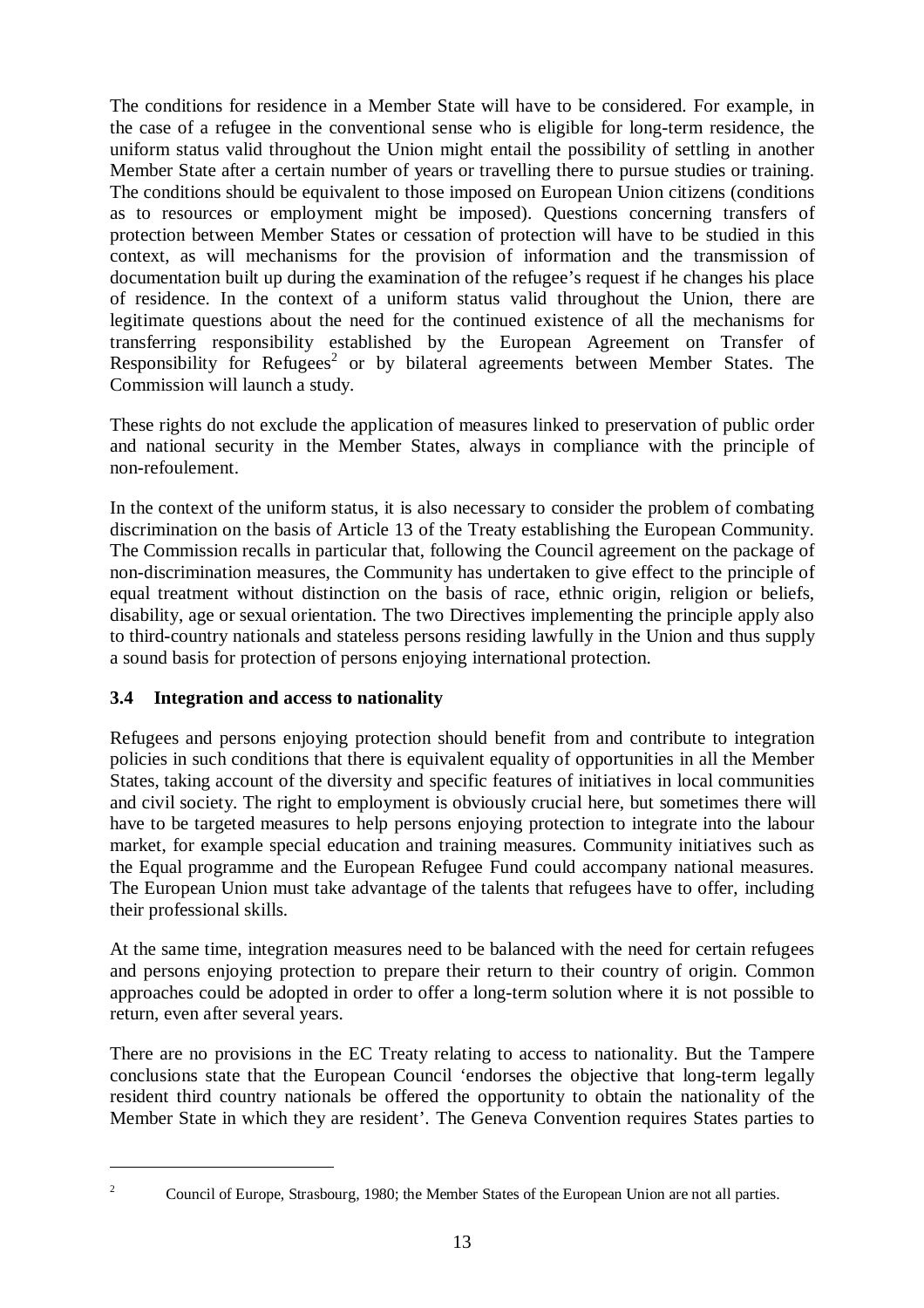facilitate the acquisition of nationality (article 34). The Commission is favourably disposed towards the development of a common thinking on this. In the longer term, this common thinking could extend to offering a form of civic citizenship, based on the EC Treaty, inspired by the Charter of Fundamental Rights and consisting of a set of rights and duties offered to third-country nationals.

Successful integration of refugees and other persons enjoying protection demands a propitious political environment. Some Member States have recently experienced racist and xenophobic reactions against refugees and asylum-seekers. Political leaders and the media have a crucial role in leading public opinion and must avoid all statements that might provoke racist feeling.

# **PART IV: COMMON ANALYSES**

The points set out at Parts II and III will call for a large-scale effort in terms of information, evaluation, statistics and integration of certain aspects of external policies so that common analyses can underlie the common procedure and the uniform status.

# **4.1 Information, exchanges and common evaluations**

The national authorities and appellate bodies must have access to a great variety of sources of information and evaluation in order to apply the norms and principles adopted by the Community and to gain a convergent awareness of the risks, protection needs and situations in countries of origin, to review the quality of their decisions in depth, to compare practices and to adopt the best of them. This depends on development of common rules on the exchange of information on countries of origin and transit, a harmonised policy on the purpose of such information in individual decisions and the asylum procedure in general, and the conclusions to be drawn from the information in the examination of requests.

Common information exchange rules would enable the authorities in the Member States to share in full trust information gathered in countries of origin and transit on the general situation and human rights violations observed there. To that end, networks will have to be set up to facilitate permanent contacts and, where necessary, day-to-day relationships between basic authorities responsible for examining asylum requests in the Member States and the Member States' embassies in third countries. Subsequent initiatives for joint reporting on the basis of a range of information sources, including international and non-governmental organisations, could also help prepare the ground for a common approach.

If this exchange of information is to serve a useful purpose, the result must be available to case-workers in basic authorities as a basis for decisions in individual cases. Common rules could be devised on confidentiality and references to sources in the decisions.

Looking beyond the gathering, dissemination and utilisation of all this information, thought might be given to developing mechanisms for the joint evaluation of its consequences for the treatment of cases. A common assessment of the risks for certain categories of asylum-seekers could engender guidelines for action at European level. This would require close cooperation between national authorities. These mechanisms might then generate Council decisions identifying the groups or situations where there are or are not special risks. The effect of these decisions would not be to confer an automatic right to protection or to prompt automatic rejections, but they would enlighten the daily practice of the authorities responsible for processing requests.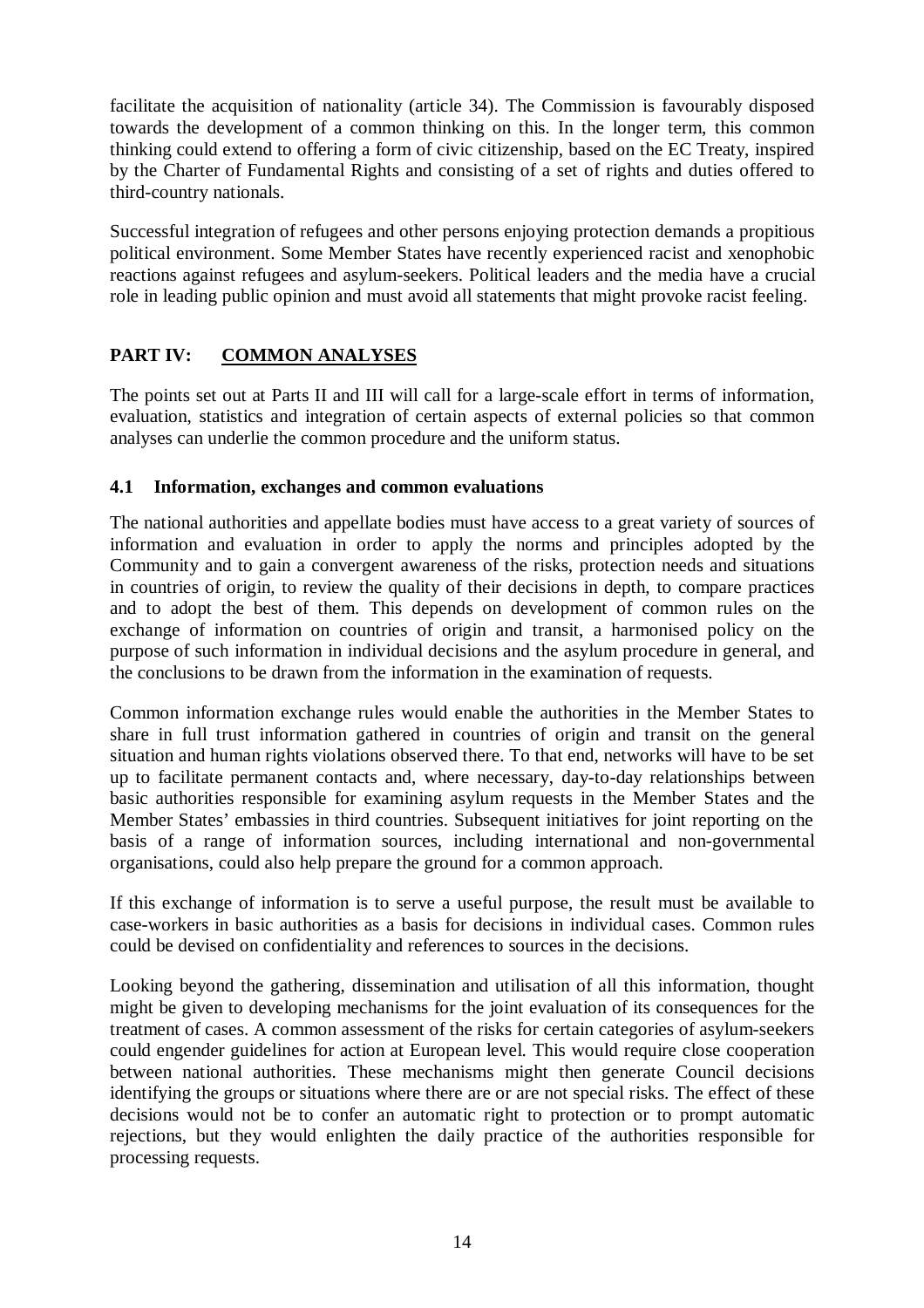New mechanisms for cooperation between national authorities, bodies responsible for the examination of requests and appeals will be indispensable. The functions of these mechanisms could be: compiling and exchanging information (using computerised tools), analysing statistics, early warning systems, rapid information on national and Community administrative and judicial decisions, the exchange of good practice, and case-studies extending to "sentencing",<sup>3</sup> the ongoing training of staff processing requests, common evaluation of the situation in countries of origin and transit and specific situations of persecution or otherwise generating a need for international protection. A long-term objective might be a database coupled with a translation facility. The Commission would take these objectives into account when preparing the administrative cooperation instrument to succeed the Odysseus programme in 2002.

In 1992, the Council set up an informal information exchange and consultation group (with no decision-making powers) called  $CIREA<sup>4</sup>$  Its objective is to facilitate the coordination and harmonisation of asylum policies and practices. The Commission is actively involved. There are good grounds for wondering whether the CIREA still meets the need of a common European asylum system and *a fortiori* a common asylum procedure and a uniform status. Clearly it is becoming more and more difficult to achieve common evaluations, and the results so far have rarely filtered through to the staff who actually process requests.

# **4.2 An area for priority action: statistics**

Establishing and implementing the common European asylum system require an in-depth analysis of the scale of migratory flows, their origins and the characteristics of requests for protection and the response to them. These analyses must be a tool in the service of asylum policy as a means of preparing the requisite instruments or reacting to flows more quickly and even in advance, or of making such reforms as are found to be necessary. In the European Union, statistics on asylum have been gathered gradually in the CIREA context. In mid-1998, the Council called on the Commission to do the actual gathering and to give greater depth to the work of bringing the underlying concepts into closer convergence. The work is done on a restricted-access basis, but Eurostat publishes all public data in its New Cronos database, which is universally accessible.

Although data-gathering is gradually improving, much remains to be improved. For one thing, it inevitably reflects the lack of a common procedure and of comparable statuses. But there is more to it than that. The statistical exercise has not yet been acknowledged to deserve priority in many Member States. In some Member States, even in the purely national context, the national authorities have only a superficial perception of the data on asylum, since they lack the tools or have not gathered certain data. The Commission receives data that come late or are incomplete, or sometimes not at all. The first stages of implementation of the European Refugee Fund as regards the allocation of funds as between the Member States have highlighted a large number of difficulties in supplying data and then in drawing meaningful comparisons.

Apart from improvements to the process of gathering data on the basis of the evaluation already made by the Commission, the time now seems ripe for strategic thinking on the needs for statistics in support of decision-making and the development of analytical capacities. In this context, sound cooperation with international organisations such as the HCR or the

<sup>&</sup>lt;sup>3</sup> Technique allowing divergences in case-law to be corrected.<br><sup>4</sup> Centre for Information, Reflection and Exchange on Asylum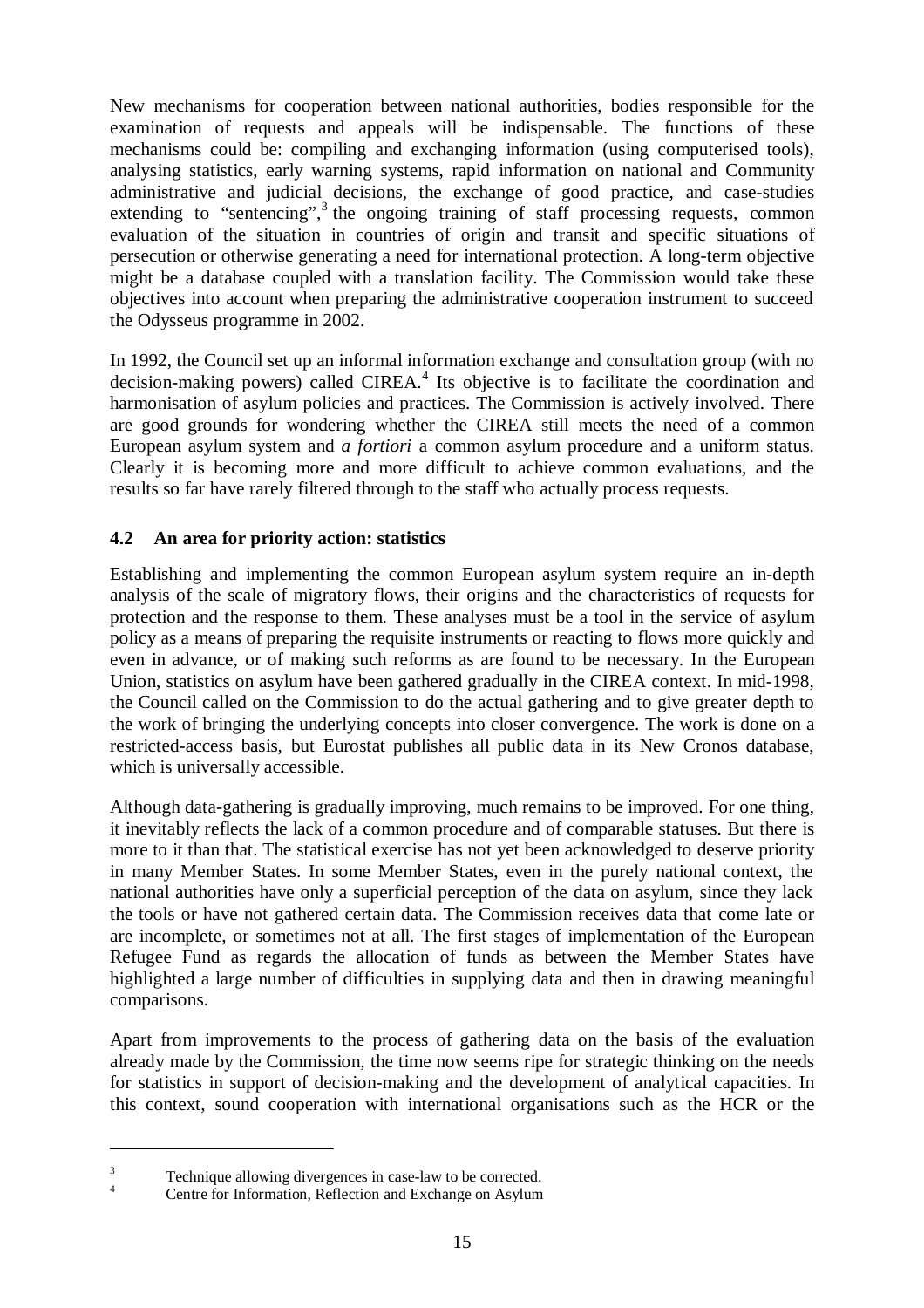Geneva-based Inter-Governmental Consultations (IGC) that are also working on the statistical aspect would also be helpful for the European Union.

# **4.3 External policy aspects**

A common procedure and a uniform status entail even greater mobilisation of the external policy means of action available to the Union, for example in gathering and exchanging information on countries of origin, monitoring flows and the human rights situation, monitoring reconstruction and humanitarian aid in countries and regions of origin. The Union's diplomatic missions could be asked to play a role here.

The examination of the specific situation in a given country or area of origin, following an integrated method, can offer valuable new insights for the authorities that examine requests.

And the common procedure and the uniform status could have the effect of further developing the Community's external powers.

# **PART V: A POSSIBLE ARCHITECTURE AND AN EXAMINATION METHOD**

# **5.1 The concept of "the longer term"**

In the run-up to the Tampere European Council, the Commission supported the establishment of a single European asylum system. The European Council saw fit to specify that the European asylum system should begin with a first (short-term) stage, followed by a second stage ('in the longer term'). Beginning in 2001, the Union's legislative agenda, based on Commission proposals, should provide the Council with the opportunity to demonstrate its capacity to give effect to its short-term commitments under the Treaty, the Vienna action plan and the Tampere conclusions. The instruments must be adopted before 1 May 2004, but they must also be transposed into national law.

The life expectancy of the provisions currently proposed or in preparation must be long enough to permit an initial pattern of convergence and to found a certain number of conclusions, possibly proceeding from an initial series of Community court decisions. This is not to say that the first-stage instruments will ignore the longer-term objective. The ambitiousness of the first series of proposed minimum standards is and will remain high. In each of its proposals, the Commission plans possible links with subsequent stages.

The duration of the first stage will be predicated on the rhythm of the work done. But the Council will always, if it so wishes, be able to move to the second stage ahead of time.

Can a common procedure and a uniform status be devised on the basis of the current text of the Treaty? As the Commission sees it, the concept of minimum standards does not necessarily imply an unambitious approach as to the scope of the measures taken on the basis of the Treaty. But it must be borne in mind that responding adequately to the Tampere European Council's mandate will depend on a broad interpretation of the concept of minimum standards.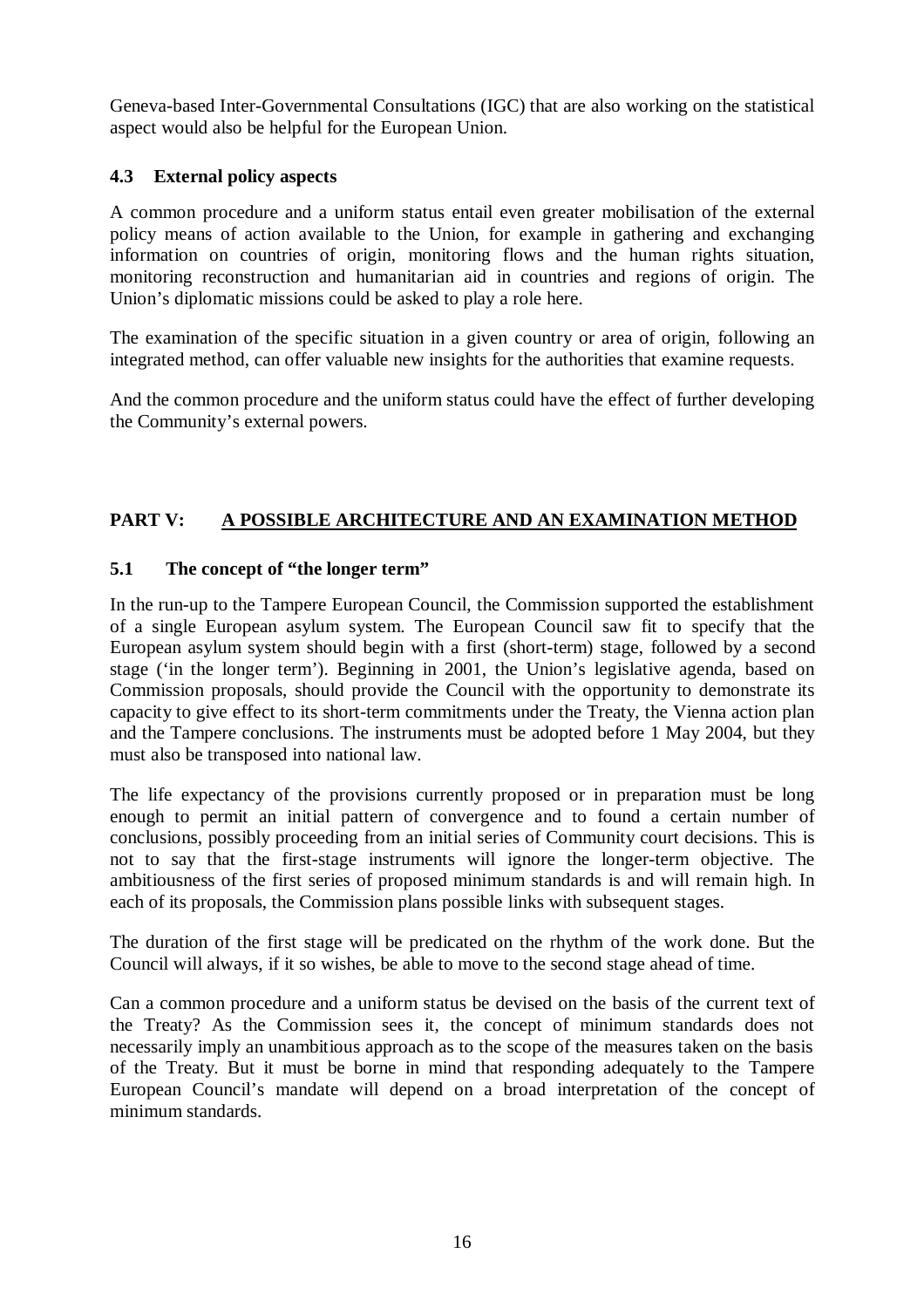# **5.2 Means**

The Commission believes that a common procedure and a uniform status cannot be based on legislative instruments and techniques alone. It has identified a series of instruments and actions whose development will enable the content of the common procedure and the uniform status to be built up gradually. These instruments and actions include:

- the first-stage initiatives. The harmonisation that is sought will, at this first stage, have the typical features of Community law. Implementation reports (provided for by the basic instruments) must be prepared at regular intervals. The Commission can also organise ad hoc meetings of experts;

- the operation of contact committees or coordination groups set up to monitor the application of the legislative instruments (see the recent proposals on temporary protection in the event of a mass influx of displaced persons and on asylum procedures). These committees can facilitate the transposal and harmonised application of the relevant provisions by means of regular consultations on possible practical problems. They can facilitate consultations between Member States on more stringent or additional national measures which they may have taken;

- the development of the case-law of the national and European courts. Monitoring the application of Community law (notification of national measures by the Member States, followed by complaints, infringements and caselaw of the European Court of Justice) will inspire a process of convergence and harmonisation in the service of the common procedure and the uniform status;

- studies on a number of options;
- the development of analytical tools;
- the development of forms of administrative cooperation.

The Commission could undertake to take stock each year of progress in implementing these various actions and to produce recommendations for future action.

The objective of preserving the specific features of humanitarian admission to the European Union must be safeguarded, but that does not prevent the Community from using, in its rules and measures, common instruments governing the admission and residence of third-country nationals where there is no valid reason for making a distinction. This has always been the spirit behind Community action, for example when refugees were brought into the scope of the 1971 Social Security Regulation<sup>5</sup> and when the Commission recently presented its proposal for a directive on family reunification. This could be done either by including them within the scope of an instrument or by a form of cross-reference.

<sup>&</sup>lt;sup>5</sup> Regulation (EEC) No 1408/71 on the application of social security schemes to employed persons, to self-employed persons and to members of their families moving within the Community, OJ No L 28, 30/01/97 (consolidated version).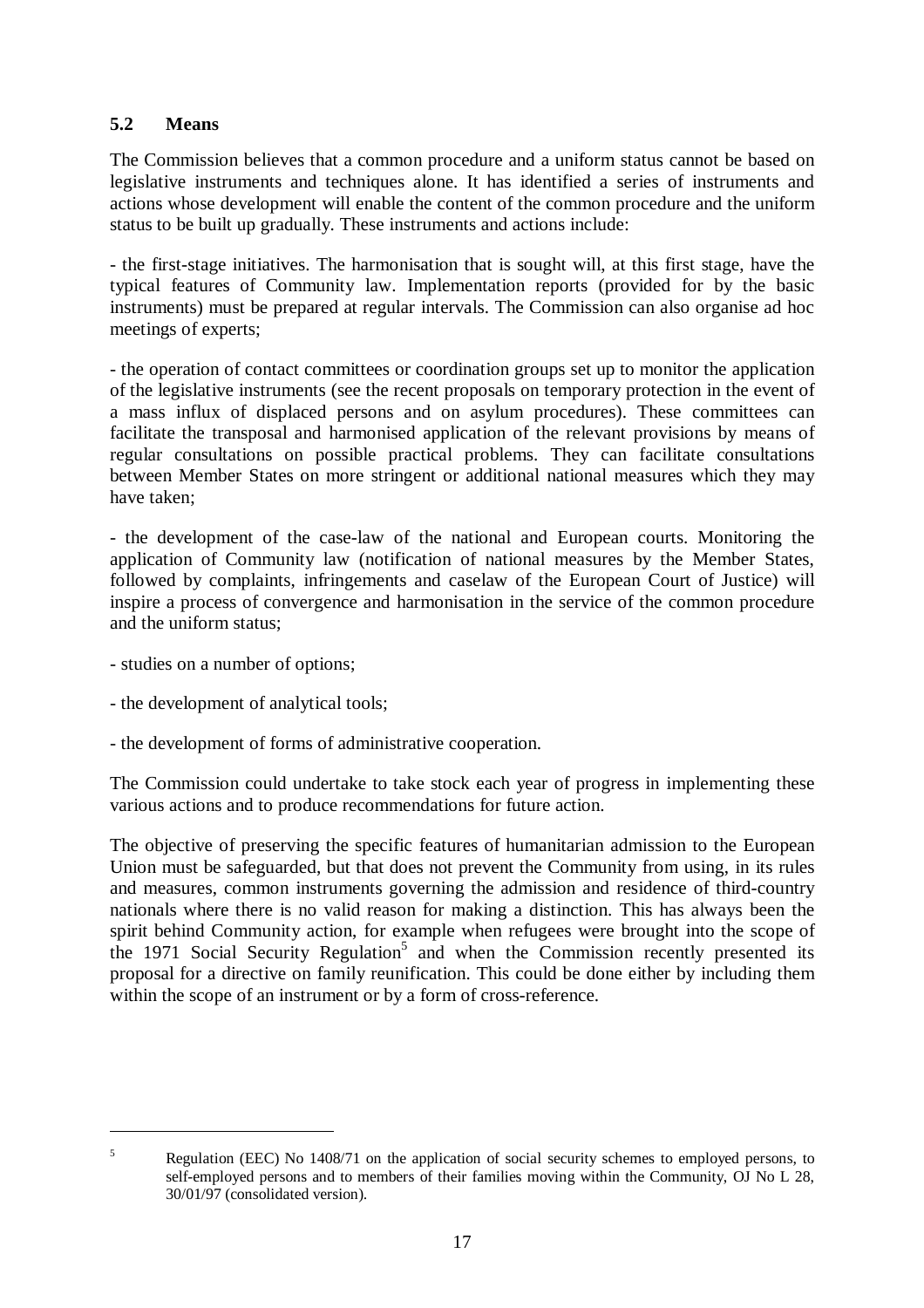

# **5.3 Partnership with the Office of the High Commissioner for Refugees and civil society**

The HCR will have to be consulted on European Union initiatives for a common procedure and a uniform status. The Commission notes that the HCR has started a global consultations process on reinforcing the international protection system and that European thinking on the common procedure and uniform status is relevant to that process. Thought will have to be given to the role of the HCR in implementing the various components (rules or mechanisms) of the common procedure and uniform status.

A common procedure and a uniform status should be the occasion for reconsidering the relationship between the Community, the Geneva Convention and the international organisations that draft the basic documents on protection (e.g. the HCR Executive Committee, International Committee of the Red Cross). Common positions will have to be worked out in all cases. The effect of the common procedure and the uniform status could be to extend the Community's external powers.

Representatives of civil society, associations, non-governmental organisations and local authorities and communities must also be partners in the new system as actors and vectors of asylum values in Europe.

### **5.4 Resolute follow-up to the communication**

The adoption of a common asylum procedure and a uniform status, valid throughout the Union, for persons who are given asylum, is one of the most ambitious objectives set by the Heads of State or Government and is a core component of the area of freedom, security and justice. The aim is to give practical expression to the fundamental values that are so attractive to those who are deprived of them elsewhere in the world. Based on the international human rights instruments, in particular the Geneva Convention, they will round off the establishment of a common European asylum system reconciling the needs for simplification, fairness, transparency, effectiveness and speed, the contradictions between which are often no more than superficial. There will inevitably be an impact on other aspects of asylum policy, particularly in terms of the way in which solidarity between Member States is expressed and of the conditions for reception and integration. Assuming that new analytical tools are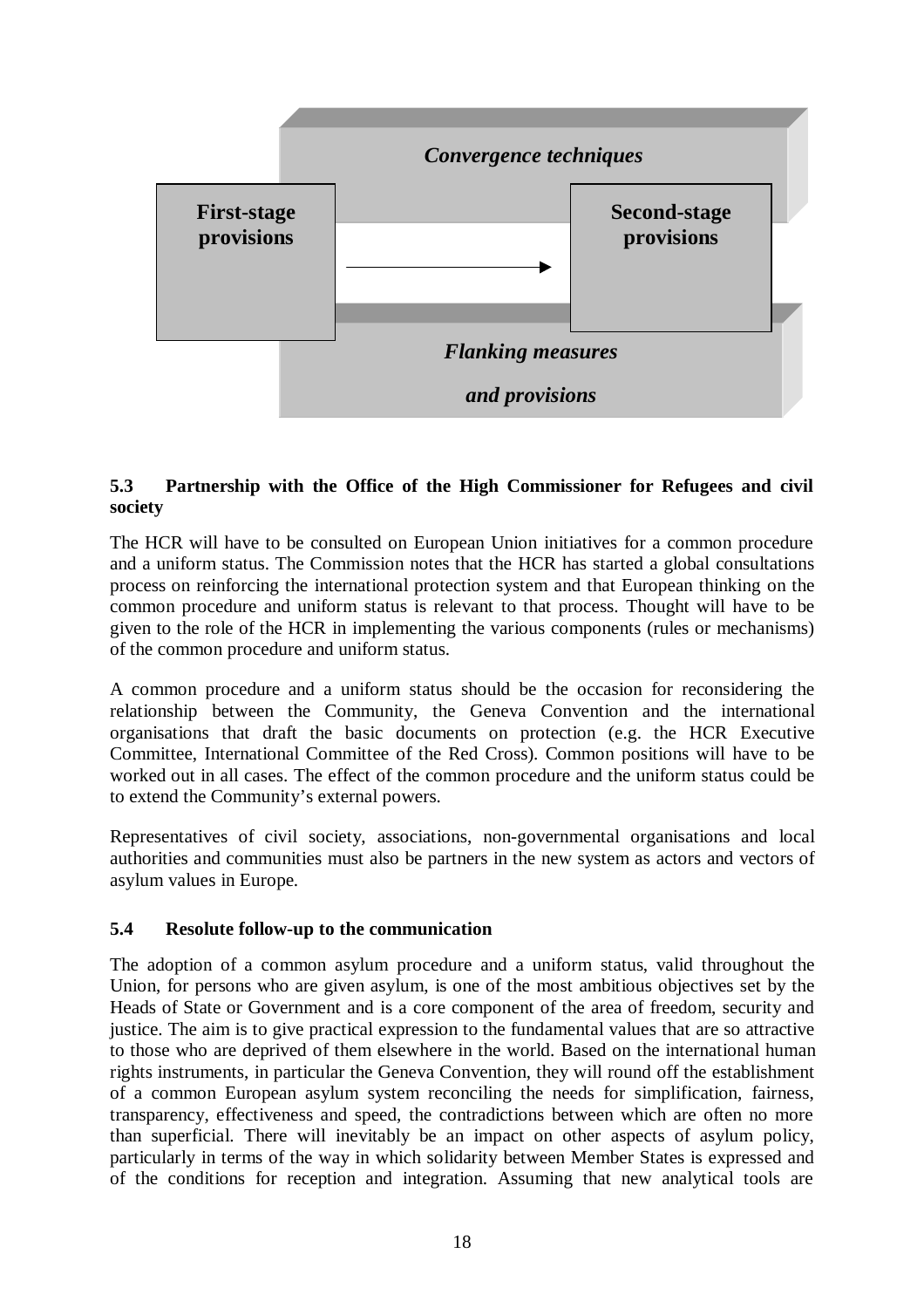developed and that administrative cooperation is enhanced, the new architecture can draw valuable input from the first efforts at alignment that began immediately after the Tampere conclusions. Careful basic preparation will be needed, but it should then be possible to move rapidly towards the objective, especially as it has become apparent that the right of asylum badly needs consolidating in the changing world at the start of this new millennium.

With this communication the Commission is seeking to respond to the mandate given by the European Council in paragraph 15 of the Tampere conclusions. It wishes the debate to be conducted resolutely and regularly in all the proper forums so that clear guidelines can emerge. The European Council, which gave the mandate, should in any event return to the question when the time comes for the mid-term review at Brussels in December 2001 and, if appropriate, before the end of the transitional stage provided for by Article 67 of the EC Treaty. There should also be an annual strategic review by the Council, as described at point 5.2, on the basis of a Commission report.

In parallel with these follow-up activities, the Commission will embark on a series of practical measures:

 $\Rightarrow$  very early in 2001, a joint technical and political initiative with the Member States, at the instigation of the Swedish Presidency, in conjunction with other relevant organisations, to substantially improve the quality of statistics on asylum;

 $\Rightarrow$  in 2001 an initiative for a new Community programme to succeed ODYSSEUS in 2002, focusing primarily on cooperation between national authorities with responsibilities for asylum in particular;

 $\Rightarrow$  studies on the "one-stop-shop" option; asylum requests made outside the European Union and a resettlement scheme at EU level; the question of transfers of responsibility for protection between Member States.

The Commission accordingly proposes that for the development of the common procedure and uniform status there should be a method involving the establishment of strategic guidelines, the definition of "landmarks", the setting of objectives and agreement on an assessment procedure for progress reporting, without prejudice to the exercise of Community legislative powers, following as closely as possible the policy objectives set. In this context, the Commission could prepare annual reports containing recommendations. This method presupposes not only mobilising the Community institutions and the Member States but also the development of close partnership with international and national governmental and non-governmental players concerned with the common asylum policy.

To conclude, the Commission emphasises that in asylum matters, short-term measures must always be set in the context of a stable, foreseeable policy that is guided by long-term objectives. The framework designed at Tampere, for both the first and the second stages, provides the possibility of doing so. This process must also be guided by a concern for transparency so that there can be a wide-ranging public debate involving the European Parliament and civil society, which will reinforce support for the measures adopted.